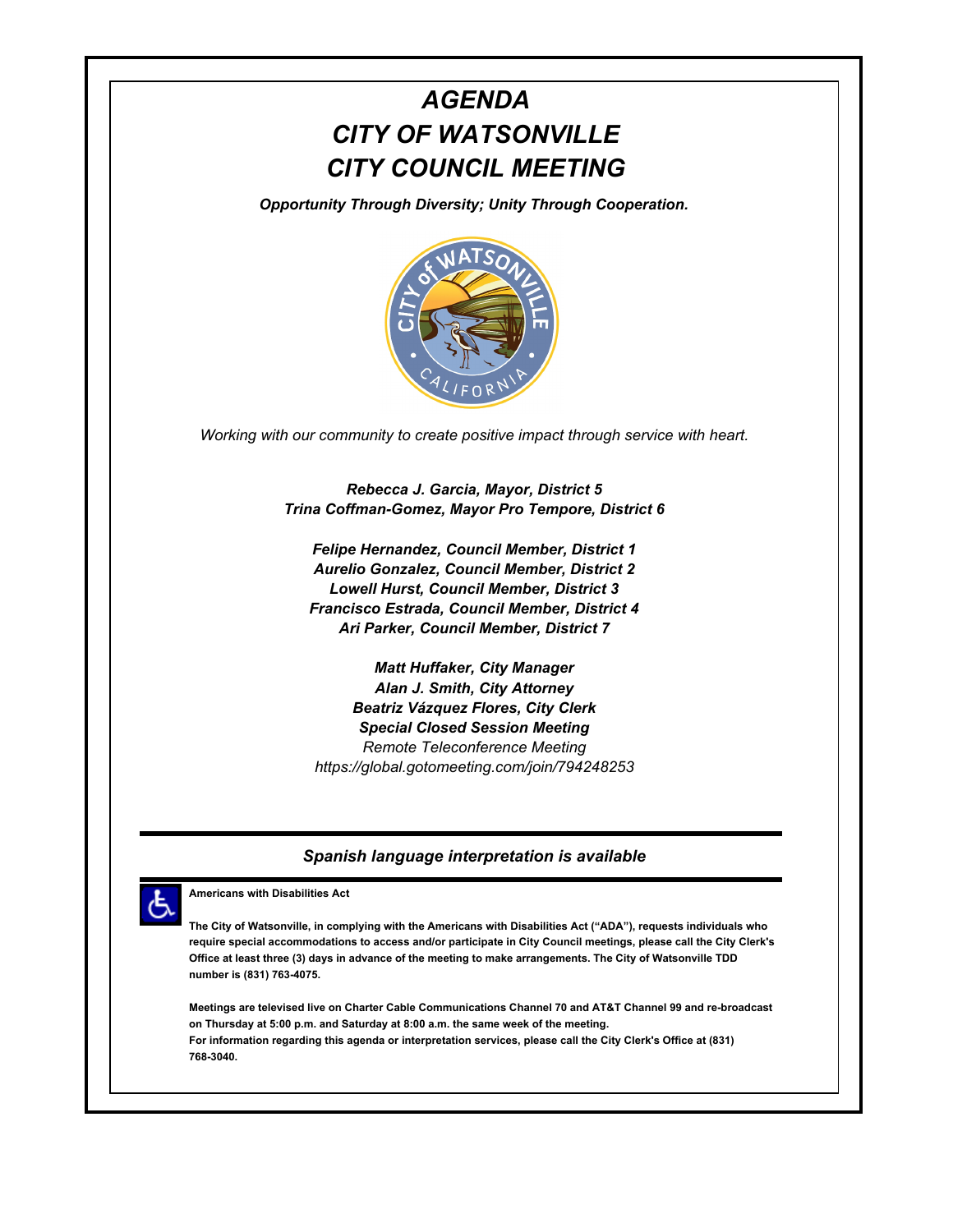## **Notice of Remote/Teleconferencing Meeting**

*This meeting is being held in accordance with the Brown Act as currently in effect under the State Emergency Services Act, the Governor's Emergency Declaration related to COVID-19, the Santa Cruz County Health Officer Extended and Modified Shelter in Place Orders, and the Governor's Executive Orders N-25-20 and N-29-20, that allows attendance by members of the City Council, City staff, and the public to participate and the Council to conduct the meeting by teleconference, videoconference, or both.*

*HOW TO VIEW THE MEETING: There is no physical location from which members of the public may observe the meeting. Please view the meeting which is being video streamed at https://watsonville.legistar.com/Calendar.aspx.*

*HOW TO PARTICIPATE BEFORE THE MEETING: Members of the public are encouraged to submit written comments through the City's Council Meeting portal at https://watsonville.legistar.com by clicking e-Comment or by emailing citycouncil@cityofwatsonville.org. All comments will be part of the meeting record. Emails received two*  hours before the meeting will not be uploaded to the Agenda and may not be seen by the Council or staff. They will *be added to the agenda the day after the meeting.*

*HOW TO PARTICIPATE DURING THE MEETING: Members of the public are encouraged to join the meeting through GotoMeetings from their computer, tablet or smartphone https://global.gotomeeting.com/join/794248253 or by telephone at 1 (786) 535-3211 Access Code: 794-248-253 to express their comments.* 

*The City of Watsonville, in complying with the Americans with Disabilities Act ("ADA"), requests individuals who require special accommodations to access and/or participate in City Council meetings to please contact the City Clerks Office at (831) 768-3040, at least three (3) business days before the scheduled meeting to ensure that the City can assist you.*

## **1:00 p.m.**

#### **Anyone Addressing the City Council is asked to fill out a blue card and leave it at the podium for recording purposes**

### **(IF YOU CHALLENGE ANY ACTION APPEARING ON THIS AGENDA IN COURT, YOU MAY BE LIMITED TO RAISING ONLY THOSE ISSUES YOU OR SOMEONE ELSE RAISED AT THE PUBLIC MEETING DESCRIBED ON THIS AGENDA, OR IN WRITTEN CORRESPONDENCE DELIVERED TO THE CITY CLERK TWO HOURS BEFORE THE MEETING DATE, OR DURING THE PUBLIC MEETING.)**

#### **1. CLOSED SESSION**

**(City Council Conference Room, 275 Main Street, 4th Floor)**

**A.** [CLOSED SESSION AGENDA](http://watsonville.legistar.com/gateway.aspx?m=l&id=/matter.aspx?key=3309)

*Attachments:* [Closed Session Statement](http://watsonville.legistar.com/gateway.aspx?M=F&ID=8e891a6e-3672-4338-91bd-98a0e1c06c1d.docx)

1) Public Comments regarding the Closed Session agenda will only be accepted by the City Council at this time.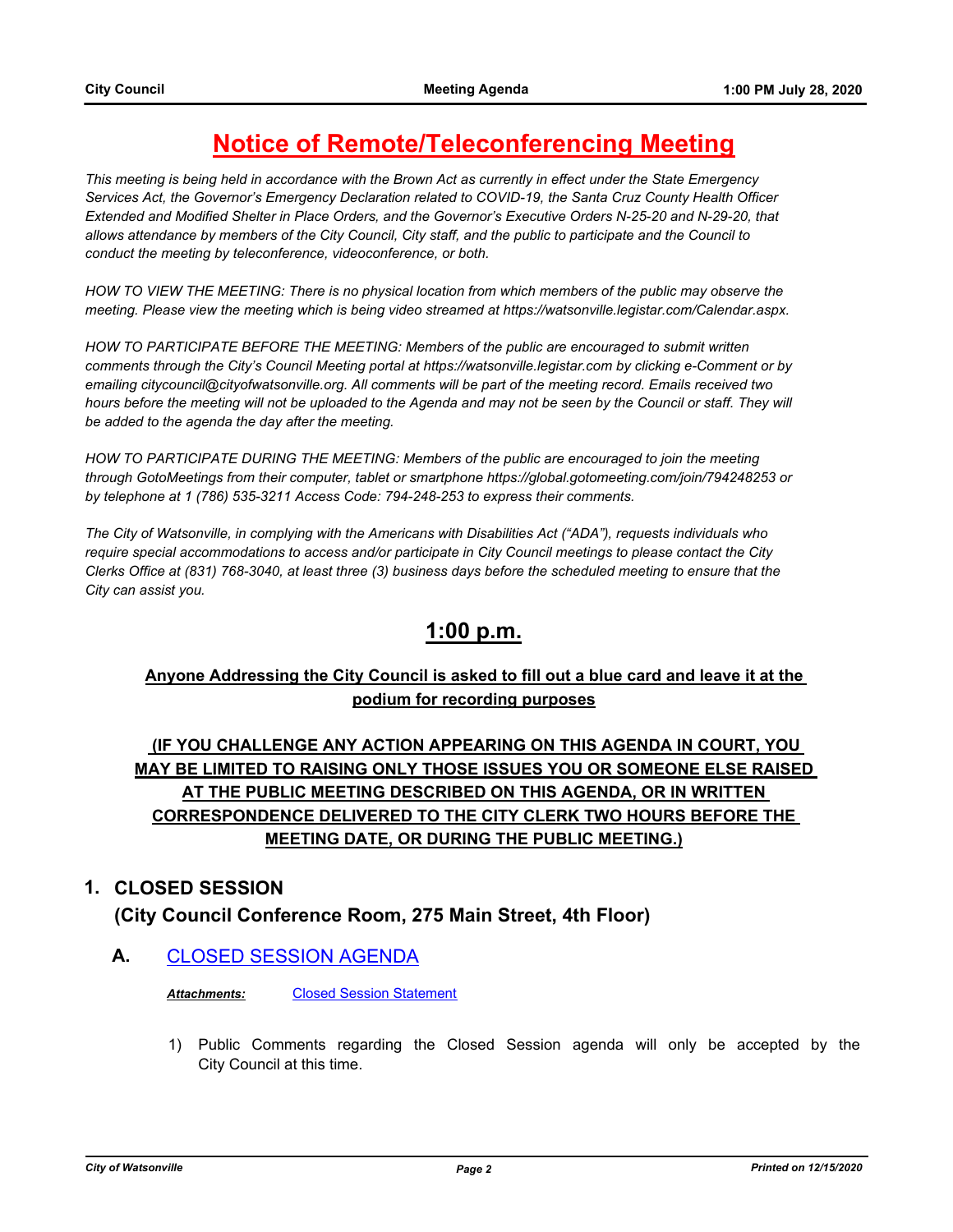#### 2) Closed Session Announcement

The City Council will now recess to discuss those items listed on the Closed Session Statement attached to the Agenda.

#### **B.** [REPORT OUT OF CLOSED SESSION](http://watsonville.legistar.com/gateway.aspx?m=l&id=/matter.aspx?key=3310)

### **2. ADJOURNMENT**

*Pursuant to Section 54954.2(a)(1) of the Government Code of the State of California, this agenda was posted at*  least 72 hours in advance of the scheduled meeting at a public place freely accessible to the public 24 hours a day *and on the City of Watsonville website at https://watsonville.legistar.com/Calendar.aspx.*

*Materials related to an item on this Agenda submitted to the Council after distribution of the agenda packet are available for public inspection in the City Clerk's Office (275 Main Street, 4th Floor) during normal business hours. Such documents are also available on the City of Watsonville website at https://watsonville.legistar.com/Calendar.aspx subject to staff's ability to post the document before the meeting.*